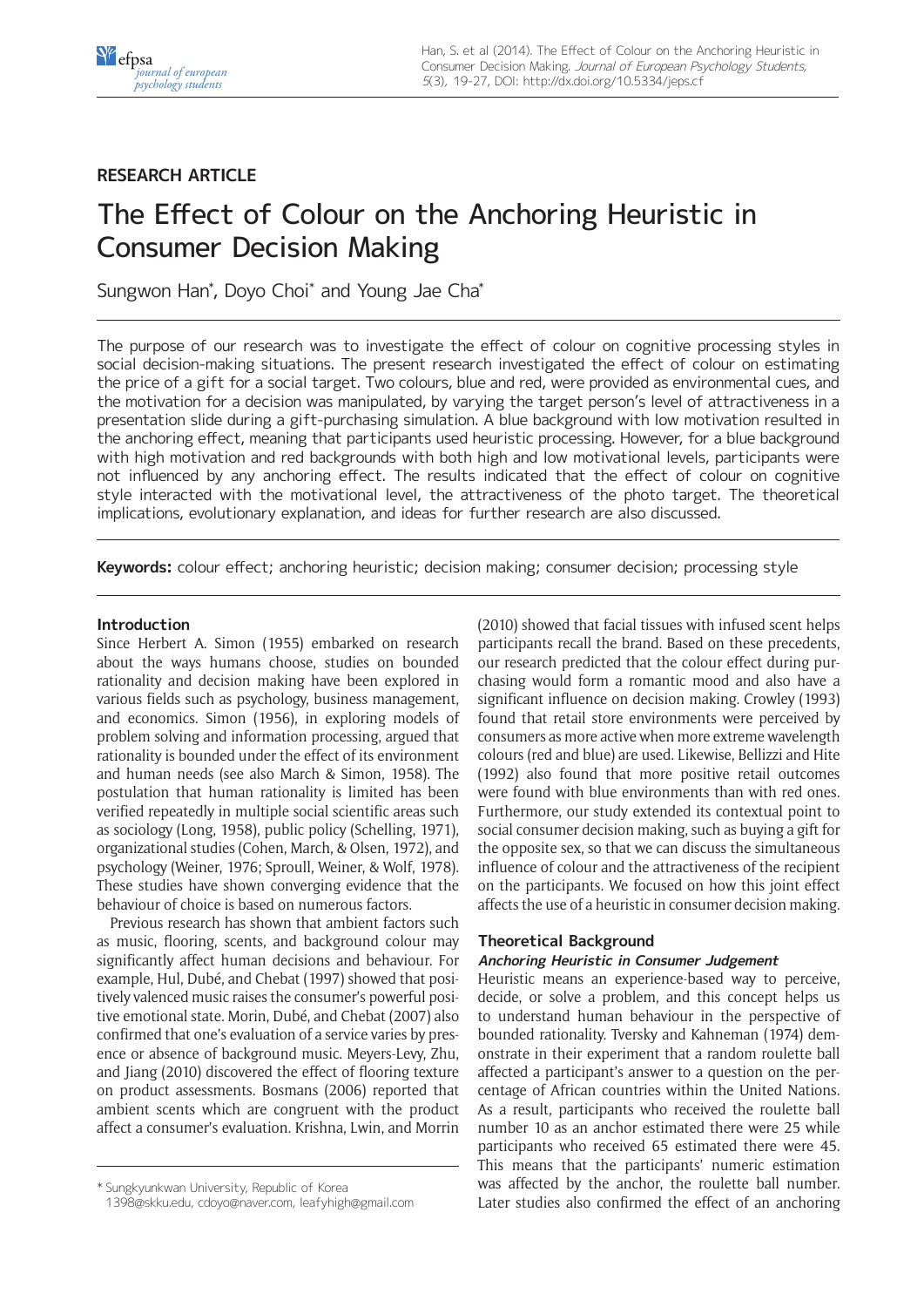heuristic in judgement within various conditions (Hess & Orbe 2013; Loschelder, Stuppi, & Trötschel, 2013; Clepce, Neumann, Martus, Nitsch, Wielopolski, Koch, Kornhuber, Reich, & Thuerauf, 2014). That is to say, when people try to answer a question that they do not know the answer to, they tend to be affected either consciously or subconsciously by the anchor, which is not related to the question. This is because the anchor acts as a heuristic cue.

Further research on the anchor has been extended to the notion of economic behaviour and numerical estimation. Northcraft and Neale (1987) manipulated the listed price of real estate as an anchor and confirmed that participants were affected by the anchor when they gave their estimation of real estate prices. In their research, students, as amateurs, and real-estate agents, as experts, toured and estimated the price of real estate properties. The research hypothesized that the manipulated listing prices would affect the participants making pricing decisions by acting as anchors. They set four conditions: a low price, a moderately low price, a moderately high price, and a high price. As a result, the anchor's effect on the listing price was confirmed for both amateur and expert participants under each condition. The effect of anchoring heuristic in numerical estimation or the consumer field has been reported in other previous research in that the anchor is effective when it is obviously random and irrelevant (Champman & Johnson, 1999), and that consumers utilise the advertised reference price, an anchor, to their internal reference prices (Chandrashekaran & Grewal, 2006). In addition to these, Ritov (1996) reported the anchoring effect in a simulated market negotiation exploring the anchoring level through different profit margins and initial offers. As shown in these studies, the anchoring effect has been demonstrated to have a large can impact on one's decision-making processes in consumer and economic situations.

#### **Heuristic and Motivation**

The heuristic process is not limited to the intra-personal Dimension. It also works in situations where a person interacts with social partners. Social psychology has examined this issue as a dual-process (Chaiken & Trope, 1999). Chaiken and Ledgerwood (2012) characterized systematic processing as "the attempt to thoroughly understand any and all available information through careful attention, deep thinking, and intensive reasoning" (p. 247), and heuristic processing as "much less demanding in terms of mental work required and much less dependence on having the ability to think carefully about information" (p. 247).

One of the factors which affects these two processes is motivation. According to Chaiken's (1980) Heuristic-Systematic Model (HSM), accuracy motive, impression management motive, and defensive motive affect processing styles. For example, when the accuracy motive is high, systematic processing activates. However, a heuristic activates when the accuracy motive is low (Chaiken, 1980; see also Fazio, 1990; Petty & Cacioppo, 1996). Moreover, Petty and Briñol (2011) postulated that "the attractiveness of the source of a message" (p. 226) affected the listener's thinking. That is, if the source of the message is attractive, the target listening to the message was more likely to be receptive (Petty & Briñol, 2011; see also Maddux & Rogers, 1980).

However, the social context of our research is different from that of the previous research. The key point of this experiment is buying and giving a gift. The attractiveness of the person receiving the gift does not lead the participant to heuristic processing. Rather, the attractiveness raises the participant's motivation in the decision making, which should make systematic processing salient. This is because the accuracy motive increases relative to the importance of the situation (Petty & Briñol, 2011). With the viewpoint that the purpose of buying and giving a gift is expressing goodwill, then when the consumer selects a gift for an attractive person, the personal relevance would be higher than when he or she selects one for an unattractive recipient. This indicates that the accuracy motive on information processing regarding consumer decision making becomes higher as the recipient's attractiveness and importance increases for the consumer.

#### **Colour Effects on Judgement**

Colour, such as the background colour on shopping websites and the colour of interior design and lighting in shops, is one of the factors which has a significant impact on judgement. There has been various research conducted on the effect of colour on the human mind and human behaviour, however each has reported mixed results on what and how the effect works. On the one hand, some investigators explained the colour effect is mediated by mood. For example, Cheng, Wu, and Yen (2009) tested the effect of colour in stores and website designs on consumers' mood states and on stimulating shopping behaviours. Their research reported that colour factors had a significant effect on the participants' emotional response, which in turn influenced their intention to purchase. Specifically, participants felt more aroused and pleased when they were exposed to a warm colour website than those people who experienced cool colours. In addition, both pleasure and arousal were significant predictors of approach–avoidance intention.

Moods are regarded as having a substantial effect on information processing and judgements (Forgas, 1992, 1993a, 1993b; Mayer, 1986; Mayer, Gaschke, Braverman, & Evans, 1992; Sedikides, 1992). From a social psychological perspective, the cognitive strategy for decision making can be stated as tuning into the mood states (Bless, Bohner, Schwarz, & Strack, 1990). That is to say, cognitive tuning uses mood states as feedback from the outside or from the environment. Specifically, for a positive mood, the additional effort needed to gain information is not necessary, rather a person uses the information that he or she already has. That is, positive moods make people utilise heuristic process through the general knowledge structure (Forgas & Vargas, 2000; Forgas, 1995). Contrarily, a negative mood works as a cue to invoke a person to begin using a more cognitive way of thinking (Forgas & Vargas, 2000; Forgas, 1995). This way of thinking leads to the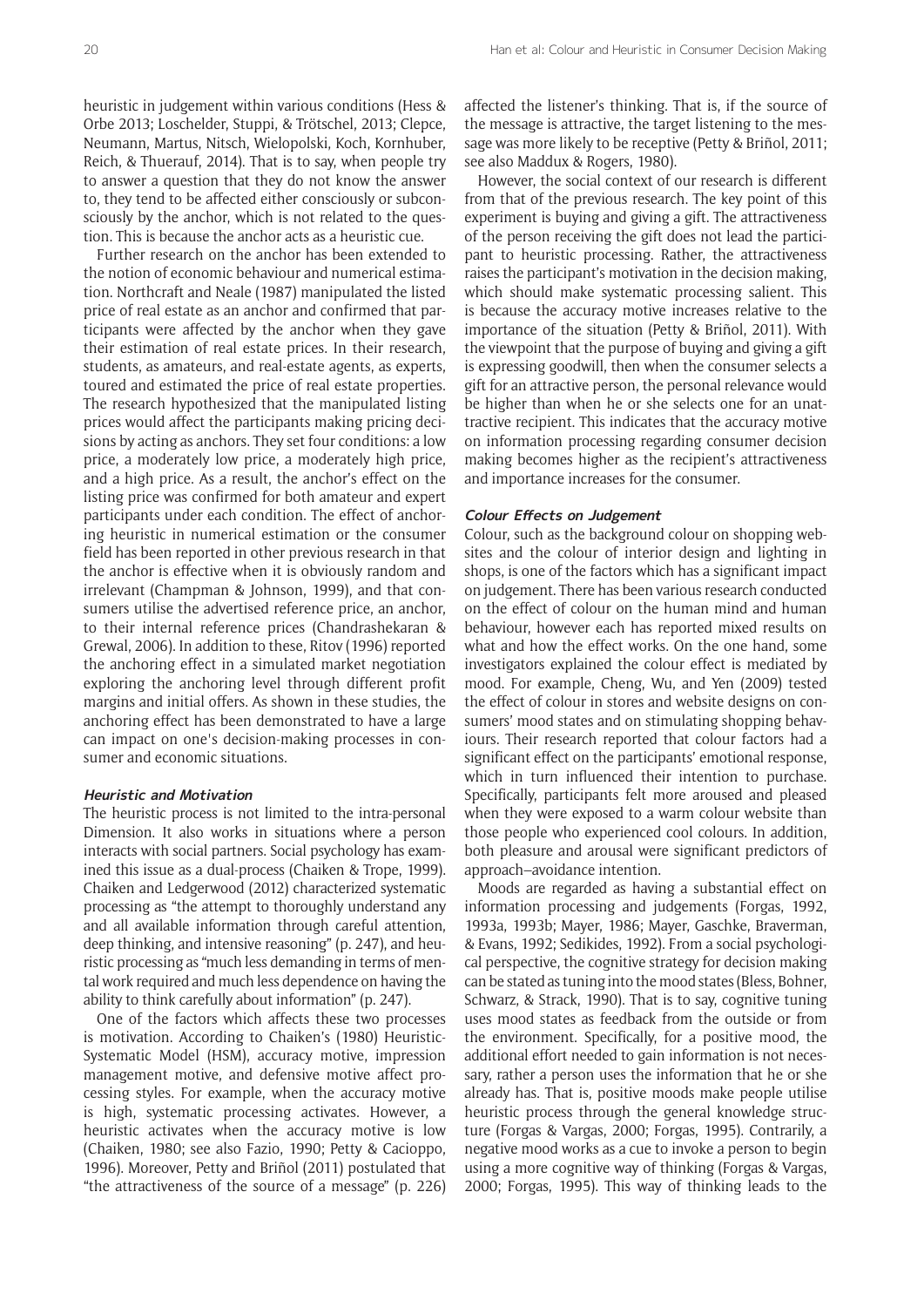systematic process, which tries to adopt new information and then analyse it (Forgas & Vargas, 2000; Forgas, 1995; Forgas, 1994). Hence, the effect of colour on judgement can be studied in the mood-mediated processes (Bless & Fiedler, 2006; Piaget, 1954).

On the other hand, colour can invoke its effect without mood mediation. According to Soldat, Sinclair, and Mark (1997), the effect of colour can independently affect an individual's cognitive style. By providing a problem-solving task to participants, they showed that an environmental cue, like colour, directly affects processing strategy in a certain condition. Chebat and Morrin (2007) investigated the effects of warm and cool colour mall décor on consumers. French-Canadians perceived higher product quality when a warm colour décor whereas Anglo-Canadians did so with a cool colour. Based on their analysis, the mall décor did not impact shoppers' moods significantly. This result implies that the atmospheric décor of a mall affects consumer's perception through a cognitive mediational route than an affective mediational one.

To sum up, many previous studies have investigated the effect of colour on decision making under various conditions. However, the reported results of whether its mechanism is mediated by mood or not is mixed. Thus, our research was designed to test the interaction between social motivation and colour on a heuristic as well as whether it is mediated by mood or not.

#### **The Present Research**

Using the previous research that the cognitive processing style is influenced by the effect of colour, and that the processing style is affected by motivation, the present research tried to confirm how colour influences decision making with an interaction of motivation conditions. Moreover, the study explored whether the effect of colour on consumer decision making is influenced by mood or not.

The present research designated the colour blue as the cool colour and the colour red as the warm colour based on previous research (Bellizzi & Hite, 1992; Chebat & Morrin, 2007). Blue is considered the coolest colour and generally considered to be the opposite of red. In our research, blueand red-coloured backgrounds were expected to affect participants as different cues. The cool colour (blue) and the warm colour (red) would invoke different processing styles in the participants who were faced with a consumerbased decision situation. Specifically, participants in the warm colour condition were expected to use a more systematic process since they would not have been affected by the heuristic cue, whilst the participants in the cool colour condition were expected to use a more heuristic process since they would have been influenced by the heuristic cue.

In addition to this, the effect of colour was expected to be moderated by differing levels of motivation in each situation. Specifically, with participants who were given low motivation (less attractive gift recipients), the different colours would change the style of decision making. However, with participants who were in the high motivation condition (attractive gift recipients), colour would not impact

on decision making. Therefore, only participants who were given low motivation and a cool colour background were expected to be influenced by the anchoring heuristic.

## **Methods**

## **Participants and Design**

A total of 72 undergraduate students (42 male and 30 female) ranging in age from 18 to 27  $(M = 22.0, SD =$ 2.0) participated in the experiment. The study population consisted of students from Sungkyunkwan University (SKKU) in the Republic of Korea with various majors (e.g., Confucian and oriental studies, law, business administration, psychology, economics, and statistics). Participant selection was conducted on the Internet through Facebook (<http://www.facebook.com>), a social networking service, and SKKU Love ([http://www.skkulove.com\)](http://www.skkulove.com), the community website for SKKU students. Each participant received 2,000 Korean Won (KRW), approximately 1.5 Euros, as a reward. This experiment was a  $2 \times 2$  factorial design. All participants were randomly assigned to one of four conditions: blue or red and either high or low attractiveness. The main dependent variable was the estimated price of a planner.

#### **Materials**

To test the effect of colour on mood, the Profile of Mood State (POMS) was used. Since the participants were Korean college students, we used the Korean edition of the POMS (K-POMS) which was specifically designed for Koreans in order to apply a better tool for testing the participants' mood (Lee, Lee, and Kohlman, 1999; Kim, 2001). Nine questions were answered on the answer sheet: five were selected from the wide-ranging emotional factors of anxiety and fear such as nervous, anxious, and scared. The other four were selected from general emotional factors such as comfortable and relaxed, lively, concentrating and stressed, and annoyed. Each question was analysed independently.

#### **Procedure**

**Pilot study.** Before the main experiment, a pilot study was performed on 20 Sungkyunkwan University students who were different from the participants in the main experiment. They were asked to estimate the price of four individual presents. Among the four presents, a cake, a muffler, a glove, and a planner, the planner was chosen as the object for the main experiment because it had the largest price variance with its average price being 16,250 KRW.

**Main experiment.** Given the baseline of the estimated cost of the planner from the pilot (16,250KRW), we hypothesized that the closer the participants to the number 31742 for their estimation, the more participants were affected by the anchor. That is to say, if a participant estimated the price to be 29,000 KRW, it could be determined that he or she had used an anchoring effect.

When the participants entered the room, the experimenter distributed the answer sheet to the participant, and then informed them their ID number was 31742. The experimenter introduced the ID number as a randomly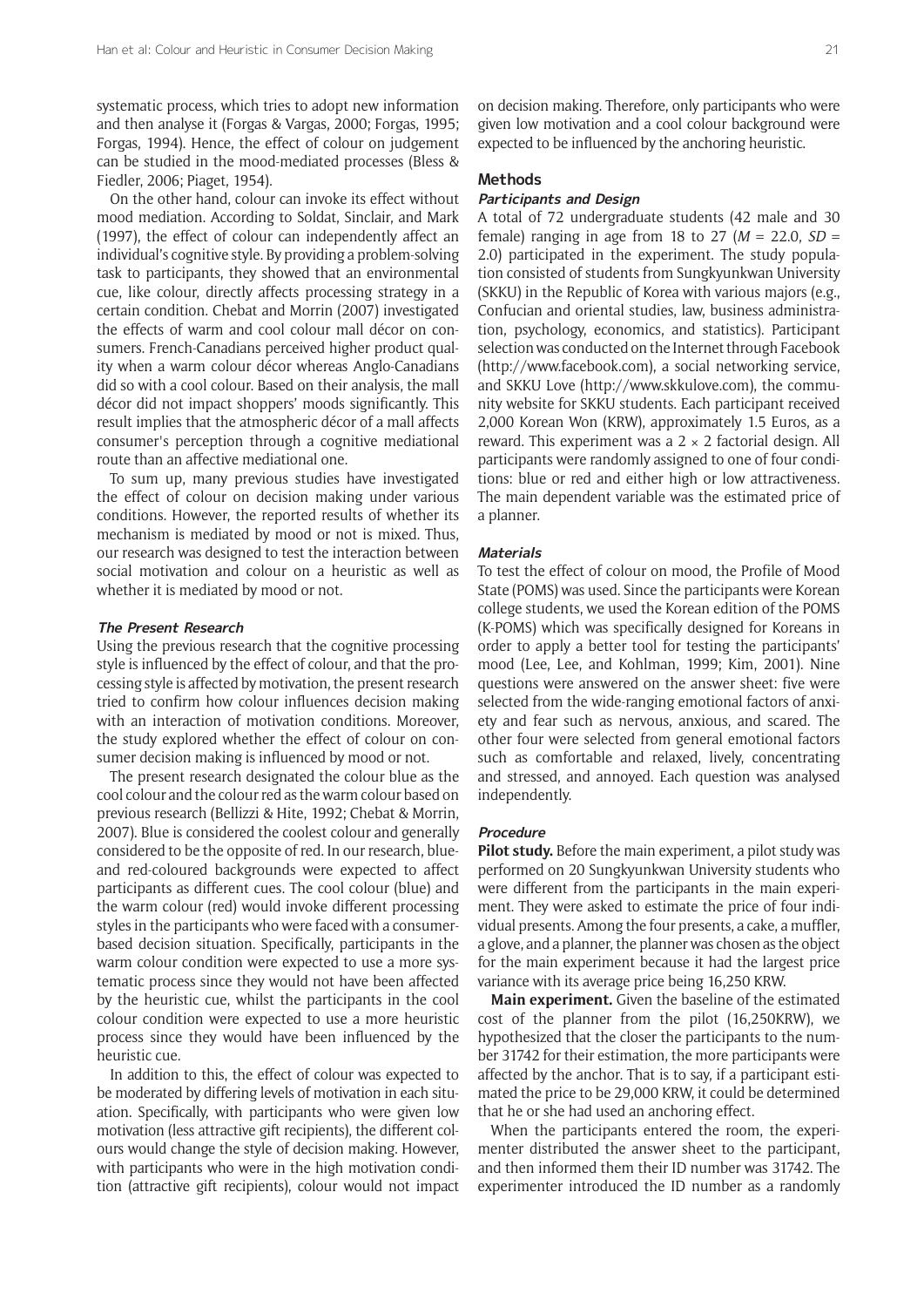

**Figure 1:** Summary of Task Procedure.

generated one, and the participants were asked to write the number in the top-right corner of their answer sheet. This ID number was really used in order to invoke the anchoring effect based on the research of Kristensen and Gärling (1997).

The experiment was carried out in two of the study rooms (one was a waiting room and the other one was an experimentation room) in the Central Library of Sungkyunkwan University between November 28 and December 1, 2012. The same rooms were used for all days. The participants waited for their turn in a waiting room, and then went into the experimentation room one by one. Participants were told that they would solve a task for about 10 minutes, but the real time spent was about four to six minutes. The experimenter explained that the task was designed to identify the decision-making processes of college students. **Figure 1** summarizes the experimental procedure.

The task was prepared using a Microsoft™ PowerPoint, and two background colours—blue or red—were applied. The participants were instructed to solve the task. The background colour shown to each participant was not changed during the task.

A table, a laptop computer (approximately 367.9mm × 242.9mm, light emitting diode), and a big television (approximately  $1012$ mm  $\times$  698mm, plasma display panel) were prepared in the experiment room. Participants were seated at the table facing the laptop computer. The monitor was on the wall and displayed the same background colour of the condition the participants were assigned to in order to increase the effect of the background colour. Also to intensify the effect of the background colour on the participant, the experimenter asked the participant to concentrate on the plus symbol, +, on the laptop computer for 10 seconds. The experimenter then asked the participants to read the description on the laptop computer and to imagine that he or she was in a real situation. The description read: "You are now preparing to buy a present for somebody for the upcoming Christmas holiday. The next photo will show the person who will receive your present." The participants were constantly exposed to the background colour whilst they were shown the questions and the photo of a target. The font colour was always identical, white, for all materials.

A single photo of a target of the opposite sex was displayed in order to let the participant focus only on the photo. The photos had already been chosen in advance from a pilot study with an independent participant pool  $(N = 24, 12$  female and male each). In the pilot test, 16 photos (eight male and female models) were provided to participants, and they stated the attractiveness of each person on a 7-point Likert scale. The most attractive photo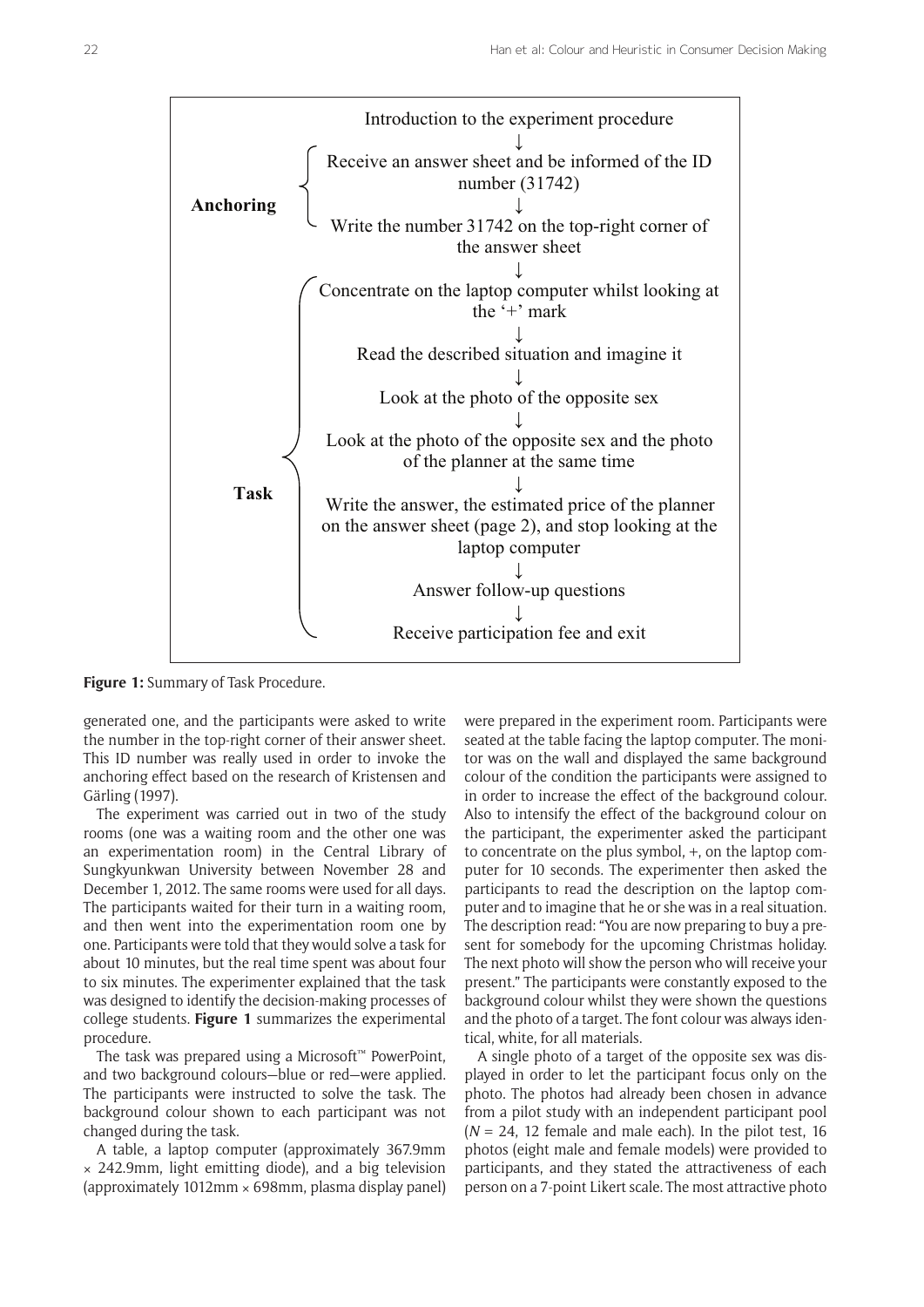|                    | <b>High Attractiveness</b> |          | <b>Low Attractiveness</b> |         |
|--------------------|----------------------------|----------|---------------------------|---------|
|                    | Blue                       | Red      | Blue                      | Red     |
| Mean               | 15935.50                   | 17611.11 | 15915.78                  | 9461.54 |
| Standard Deviation | 8061.37                    | 5214.67  | 8305.30                   | 4701.34 |

**Table 1:** Means of the Estimated Price with the Independent Variables.

 $(M = 5.83, SD = 1.27$  for the attractive male target;  $M =$ 6.11,  $SD = 1.03$  for the attractive female target) and nonattractive photo  $(M = 1.75, SD = 0.75$  for the non-attractive male target; *M* = 1.75, *SD* = 1.04 for the non-attractive female target) were decided. Because all of the participants were undergraduate students at Sungkyunkwan University, the photos had been prepared using students from other universities in Korea with their permission so that the participants would not have met the target in the photo prior to the experiment. During the main experiment, only one photo was distributed to each participant. The photo of a target of the opposite sex and the photo of a day planner were used together in this step. The participant was then asked to write down the estimated price of the planner, assuming the planner would be a gift for the target shown during the presentation. As soon as the participant wrote the estimated price, they were asked to stop looking at the laptop computer. With the followup questions on the answer sheet, three points were tested: subsidiary measure (i.e., check the participant's mood), manipulation check, and suspicion check. After the participants answered all of the questions, they were thanked for their participation and received 2,000 Korean Won (KRW) as their participation reward. In addition to this, they were informed that they would be thoroughly debriefed later by email from the researchers after all experiments had finished in order not to influence other future participants. The participants were debriefed seven days after the main experiment finished by email.

#### **Results**

Among the 72 participants, seven participants' results were excluded because they realized the purpose of the research whilst participating in the experiment. Therefore, a total of 65 participants' responses were analysed, and gender effects were controlled.

#### **Manipulation Check**

At the manipulation check, we analysed whether the participants actually perceived the given photos at the intended level of attractiveness. For instance, the analysis checked whether participants rated the level of attractiveness to determine if it was consistent with the condition they were assigned to. This was done for both conditions. Homogeneity of the variance test between conditions was satisfied, and the mean difference between conditions was significant ( $t = 3.301$ ,  $p < .05$ ). Specifically, after viewing a photo of a recipient, we asked participants how attractive the target was (the photo of a recipient) on a 7-point scale. The participants in the attractive target condition stated a higher level of attractiveness (*M* = 4.72) than that



**Figure 2:** Comparisons of the Estimated Gift Prices.

of participants in the normal attractive target condition  $(M = 3.70)$ .

In addition, the answers to the K-POMS were analysed in order to test the effect of colour on the participants' mood. Among the 65 answers, two were written unclearly and were therefore excluded from the analysis. The analysis of the 63 answers showed that there were no significant differences between reported levels of mood (*t* = .609, ns).

#### **Hypothesis Testing**

The data were analysed by a 2 (target attractiveness)  $\times$  2 (colour) ANOVA. The analysis revealed a significant target attractiveness × colour interaction on estimated price,  $F(3,61) = 5.60$ ,  $p < 0.05$ . **Table 1** summarizes the findings. An analysis of simple effects confirmed an effect of colour on estimated price when the target's attractiveness was low (*p* <.05 ) as can be seen in **Figure 2**. Participants' estimations in the blue-colour condition (*M* = 15915.78) were higher than those in the red-colour condition (*M* = 9461.54).

The significant difference in the low motivation condition is further explained by the anchor. The researchers determined how close to or far away the estimated price was from the anchor, which had been given in the form of the random ID number 31742. When faced with a low motivational situation, participants with the blue background were closer to the anchor than those with the red background. This result was due to the participants using a heuristic process to estimate the price of the planner. That is, participants in the blue colour condition estimated the price to be closer to the number 31742 as they were influenced more by the anchor, the ID number,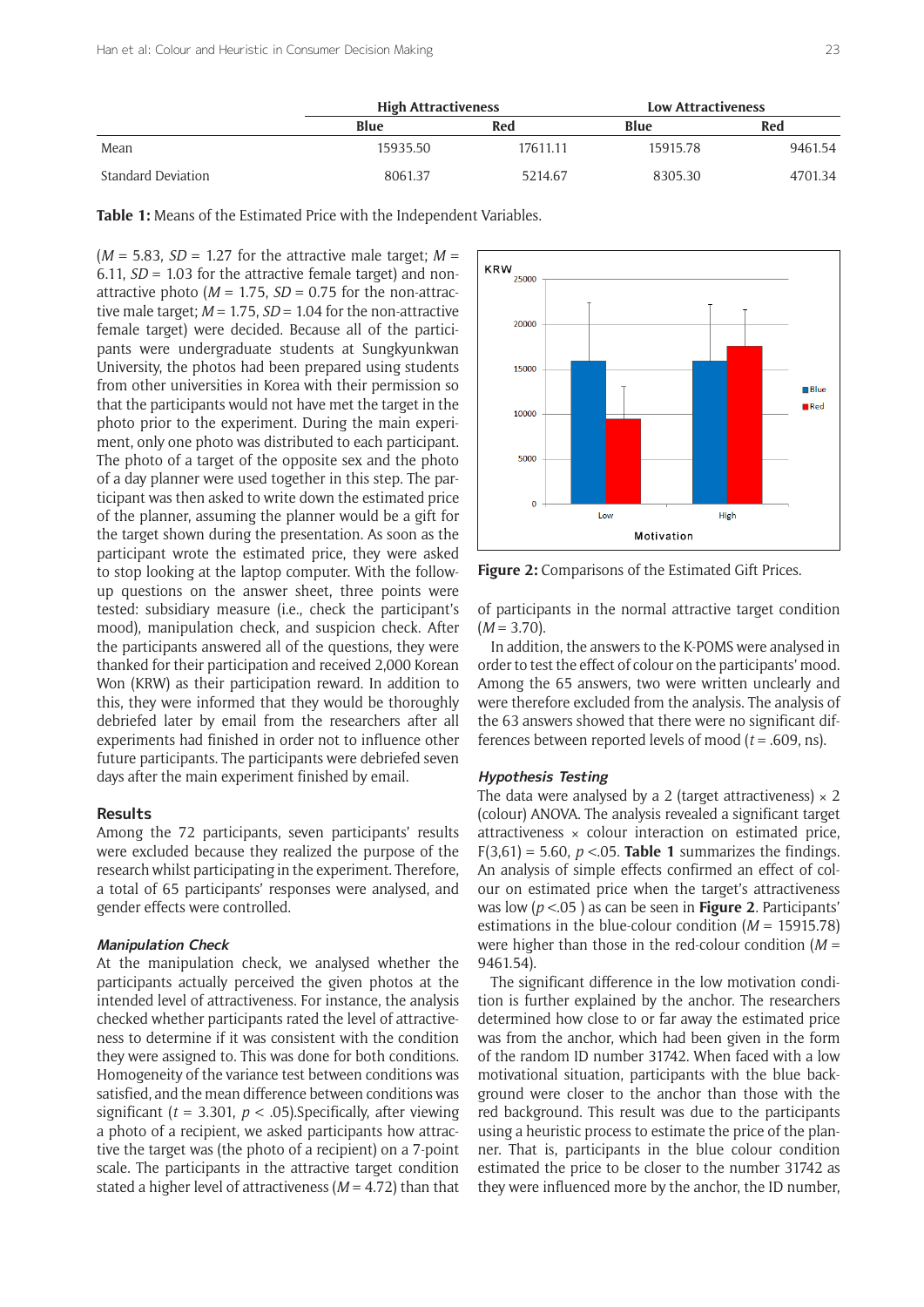when faced with a low motivational situation. In contrast, participants in the red and low motivation condition were influenced less by the anchor. On the other hand, participants in the high motivation condition did not show any difference between the colour manipulations. This result can be explained by participants using a systematic process to estimate the price of the planner. To sum up, we can say that the participants given the blue background with low motivation utilised the anchoring effect because they reported a higher price than the participants shown the red colour, and there was no difference between the two colour conditions in the high motivation condition.

#### **Effects on Mood**

In addition, the answers were analysed in order to test the effect of colour on the participants' mood. Among the 65 participants' answers, two were written unclearly, and were therefore excluded from the analysis. The analysis of the 63 answers showed that there was no significant relationship between the conditions and mood.

The mean of the estimated gift prices in the four conditions is expressed by a bar graph; the mean values for the conditions of low and high motivation are 12,688 KRW and 16,773 KRW respectively.

#### **Discussion**

The purpose of this study was to investigate the effect of colour on consumer decision making by applying two background colours, blue and red, and motivational factors, attractive and normal photos of a target to receive a gift. Participants with a blue background with low motivation, normal photo target condition, used the anchoring heuristic when they estimated the price of the planer as a gift. However, participants with a blue background with high motivation, attractive photo target, and in a red background with both low and high motivations did not follow heuristic processing. The results supported the hypothesis that the different colours would change the style of decision making. It also supported the hypothesis that this colour effect would be moderated by levels of motivation (the degree of attractiveness of the gift recipients).

These findings are important in light of the fact that a consumer decision is originally a motivational process, and they illustrate that the decision making is influenced by the environment. Some people might say that this result occurred solely due to preference of the attractive model of the opposite sex. However, the main effect by the attractiveness of the recipient did not occur because the red and blue colour showed different effects in the same conditions. If this research showed that the only main effect was caused by the figure's photo, the result would not indicate any differences between the effects of a red and blue background together with a picture of a highly attractive person of opposite-sex.

For the motivation factor in the experiment, an alternative idea could be suggested, such that during the cognitive processing, the attractiveness of the target did not produce the moderation effect of motivation, but merely a different baseline regarding how much money to pay. This means that if baselines with high motivation and low

motivation were different, we could not tell if the motivational effect had any impact. However, in this research, the participants in the low motivation with blue background condition had a higher spending threshold. This shows that the effect of motivation, manipulated by the attractiveness of a photo, significantly impacted the cognitive processing with the effect of colour.

Our research has a different significance in that it expanded on the previous research of Soldat et al. (1997), which emphasised the effect of external affective signals such as colour, and replicated it using Korean participants. In addition to this, our study tried to extend the type of the cognitive task used by adopting a social cognitive task, which involves consumer-based decision making regarding an attractive or an average-looking target, rather than using a highly cognitive task. With these points in mind, we can conclude that the results of our research have more external validity, and that the study has revealed the underlying mechanism of the effect of colour on decision making by manipulating the social motivation.

One point of interest in our results is that the effects of red and blue conflict with what Soldat et al. (1997) reported. They hypothesized that red conveys a positive affect that leads to non-systematic processing. In the present study, however, the blue colour was expected to invoke a less cautious state which would lead participants to use heuristic processing (e.g., Cheng et al., 2009).

Of course, in order to minimize experimental errors of manipulating colour, the following criteria are suggested. First, it is necessary to specify in detail the purpose and function of manipulating colour for the experiment. For the case of red, the red may play a role as a warm colour, but it also can increase the participant's sense of caution. Therefore, future research should stipulate the function of each colour in detail. Second, the method used to expose participants to colours is a factor which may incur different results among various studies. Soldat et al. (1997) used white and coloured paper for colour manipulation, whilst our research utilised computer and television monitors for displaying colours to participants. These different methods could deliver a different quality to participants. In addition to this, the intensity of illumination in the room of the experiment may affect the colour quality. Lastly, with accumulating research in the field of colour psychology, replication of various colour conditions will contribute towards further research. In consideration of the fact that the colours we are faced with in everyday life are very complex, future research with detailed colour conditions will further clarify the effect of colour and related issues more robustly.

From an extended viewpoint, we need to consider in detail which mechanisms the effects of colour go through. The current research used the K-POMS to examine the mood of the participants, but no significant differences between conditions were discovered. This may be because the effect of mood is too subtle for measurement. For this matter, some research shows differing results. According to Soldat et al. (1997), the participants' thought processes in problem solving can be analysed even though mood was not designated as mediation (see also Chebat &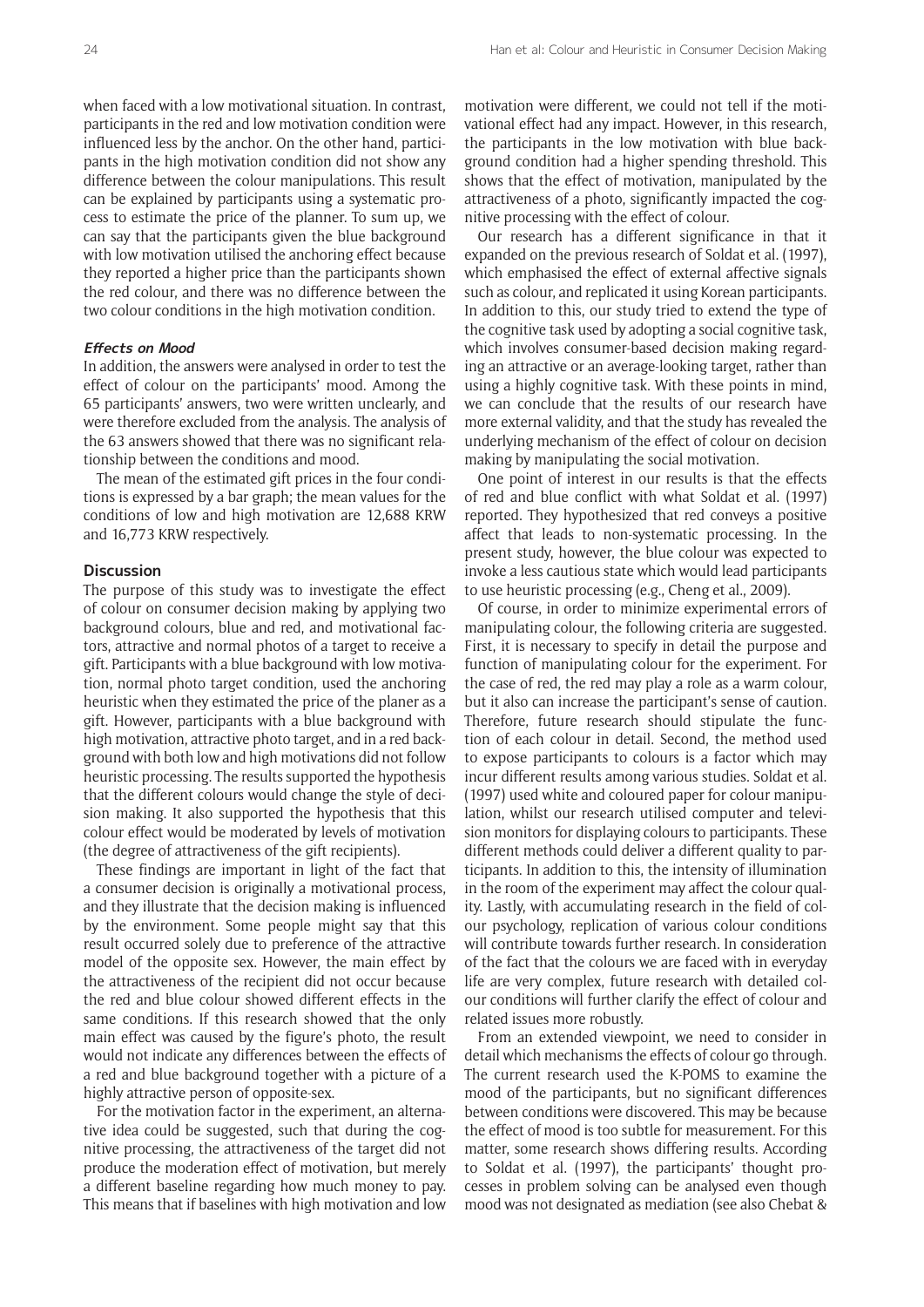Morrin, 2007). They explain that colour can convey affect, but it does not pass through mood. Rather, colour affects the cognitive processing style as an environmental cue. This could explain our results. Future research is recommended to learn more about the details of this mediation mechanism on mood.

The current study is a part of an attempt to demonstrate that the social character (target) is an influencing factor even in the realm of decision making and reasoning. Human beings learn early on how to establish relationships with others and lead them amicably. As people are social to the core, we are usually attracted by certain social situations. The situation of purchasing and giving a gift for a recipient of the opposite sex, which the present research manipulated, is also classified as behaviour based on an ultimate cause for adapting to an environment called the social relationship context.

Together with this, we can discuss how colour, an environmental factor, has an effect on human decision making and reasoning from an evolutionary viewpoint. The ways in which each individual follows cognitive styles are diverse, and sometimes it is needed to select a functional one. One of the representative signals informing a person about their environment is the colour surrounding him or her. Human beings perceive the information of an object within the dominant colour in the visual field. In this way, the colour is a comprehensive cue indicating the situation that the person is faced with (Nathans, 1999). Based on the point that perception becomes a foundation of doing something (James, 1891), perceiving colour would be intertwined with the decision making process to guide human behaviour (Gibson, 1986; Gibson, 2004). We believe this the ultimate cause for human beings associating colour with mood, emotions, and cognitive processing.

### **Conclusion**

Our research demonstrates that the environmental factors which affect each person's decision can be mediated by social relationships or contexts. In everyday life, people are faced with a number of situations in which they must decide or choose to do something. These inevitably rely on social influence, which is especially true when we have a social purpose. In addition, this research adds to the knowledge that people's perceptions, social motivation, and their cognitive manifestation are connected to each other. Therefore, we can conclude that environmental cues such as colour, personal characteristics, social relationship with others, and cognitive processing work intimately with one another to affect human decision-making processes.

## **References**

- **Bellizzi, J. A.,** & **Hite, R. E.** (1992). Environmental Color, Consumer Feelings, and Purchase Likelihood. *Psychology and Marketing*, *9*(5), 347–363. DOI: [http://dx.doi.](http://dx.doi.org/10.1002/mar.4220090502) [org/10.1002/mar.4220090502](http://dx.doi.org/10.1002/mar.4220090502)
- **Bless, H., Bohner, G., Schwarz, N.,** & **Strack, F.** (1990). Mood and persuasion: A cognitive response analysis. *Personality and Social Psychology Bulletin*, *16*(2), 331–345. DOI: [http://dx.doi.org/10.1177/0146167](http://dx.doi.org/10.1177/0146167290162013) [290162013](http://dx.doi.org/10.1177/0146167290162013)
- **Bless, H.,** & **Fiedler, K.** (2006). Mood and the Regulation of Information Processing and Behavior. In J. P. Forgas (Ed.), *Affect in Social Thinking and Behavior* (pp. 65–84). New York: Psychology Press.
- **Bosmans, A.** (2006). Scents and sensibility: When do (in) congruent ambientscents influence product evaluations? *Journal of Marketing*, *70*(3), 32–43. DOI: [http://](http://dx.doi.org/10.1509/jmkg.70.3.32) [dx.doi.org/10.1509/jmkg.70.3.32](http://dx.doi.org/10.1509/jmkg.70.3.32)
- **Chaiken, S.** (1980). Heuristic Versus Systematic Information Processing and the Use of Source Versus Message Cues in Persuasion. *Journal of Personality and Social Psychology*, *39*(5), 752. DOI: [http://dx.doi.](http://dx.doi.org/10.1037/0022-3514.39.5.752) [org/10.1037/0022-3514.39.5.752](http://dx.doi.org/10.1037/0022-3514.39.5.752)
- **Chaiken, S.,** & **Ledgerwood, A.** (2012). A Theory of Heuristic and Systematic Information Processing. In P. Van Lange, A. Kruglanski, & E. Higgins (Eds.), *Handbook of Theories of Social Psychology: Volume 1*. (pp. 246–267). London: SAGE Publications Ltd. DOI: [http://dx.doi.](http://dx.doi.org/10.4135/9781446249215.n13) [org/10.4135/9781446249215.n13](http://dx.doi.org/10.4135/9781446249215.n13)
- **Chaiken, S.,** & **Trope, Y.** (Eds.) (1999). *Dual-Process Theories in Social Psychology*. New York: Guilford Press.
- **Chandrashekaran, R.,** & **Grewal, D.** (2006). Anchoring effects of advertised reference price and sale price: The moderating role of saving presentation format. *Journal of Business Research*, *59*(10), 1063–1071. DOI: [http://](http://dx.doi.org/10.1016/j.jbusres.2006.06.006) [dx.doi.org/10.1016/j.jbusres.2006.06.006](http://dx.doi.org/10.1016/j.jbusres.2006.06.006)
- **Chapman, G. B.,** & **Johnson, E. J.** (1999). Anchoring, Activation, and the Construction of Values. *Organizational Behavior and Human Decision Processes*, *79*(2), 115– 153. DOI: <http://dx.doi.org/10.1006/obhd.1999.2841>
- **Chebat, J.,** & **Morrin, M.** (2007). Colors and cultures: Exploring the effects of mall décor on consumer perceptions. *Journal of Business Research*, *60*(3), 189–196. DOI: <http://dx.doi.org/10.1016/j.jbusres.2006.11.003>
- **Cheng, F., Wu, C.,** & **Yen, D. C.** (2009). The effect of online store atmosphere on consumer's emotional responses—An experimental study of music and colour. *Behaviour & Information Technology*, *28*(4), 323–334. DOI: [http://dx.doi.org/10.1080/](http://dx.doi.org/10.1080/01449290701770574) [01449290701770574](http://dx.doi.org/10.1080/01449290701770574)
- **Clepce, M., Neumann, K., Martus, P., Nitsch, M., Wielopolski, J., Koch, A., Kornhuber, J., Reich, K.,** & **Thuerauf, N.** (2014). The Psychophysical Assessment of Odor Valence: Does an Anchor Stimulus Influence the Hedonic Evaluation of Odors? *Chemical Senses*, *39*, 17–25. DOI: [http://dx.doi.org/10.1093/chemse/](http://dx.doi.org/10.1093/chemse/bjt050) bit050
- **Cohen, M. D., March, J. G.,** & **Olsen, J. P.** (1972). A Garbage Can Model of Organizational Choice. *Administrative Science Quarterly*, *17*(1), 1–25. DOI: [http://dx.doi.](http://dx.doi.org/10.2307/2392088) [org/10.2307/2392088](http://dx.doi.org/10.2307/2392088)
- **Crowley, A. E.** (1993). The Two-Dimensional Impact of Color on Shopping. *Marketing Letters*, *4*(1), 59–69. DOI: <http://dx.doi.org/10.1007/BF00994188>
- **Fazio, R. H.** (1990). Multiple processes by which attitudes guide behavior: The MODE model as an integrative framework. In M. P. Zanna (Ed.), *Advances in Experimental Social Psychology* (Vol. 23, pp. 75–109). San Diego: Academic Press. DOI: [http://dx.doi.org/10.1016/](http://dx.doi.org/10.1016/S0065-2601(08)60318-4) [S0065-2601\(08\)60318-4](http://dx.doi.org/10.1016/S0065-2601(08)60318-4)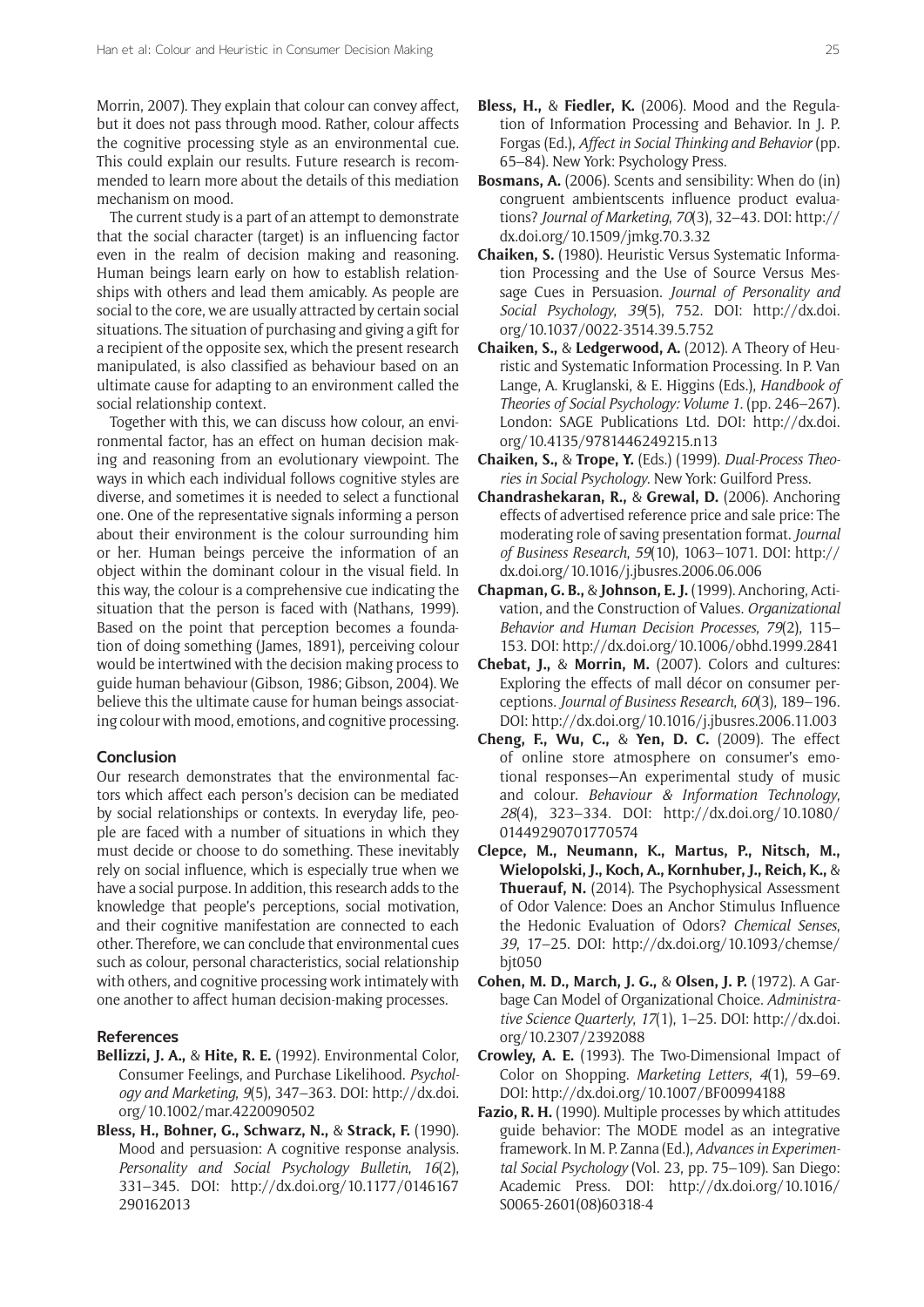- **Forgas, J. P.** (1992). Affect in Social Judgments and Decisions: A Multiprocess Model. In M. Zanna (Ed.), *Advances in Experimental Social Psychology* (Vol. 25, pp. 227–275). San Diego: Academic Press. DOI: [http://](http://dx.doi.org/10.1016/S0065-2601(08)60285-3) [dx.doi.org/10.1016/S0065-2601\(08\)60285-3](http://dx.doi.org/10.1016/S0065-2601(08)60285-3)
- **Forgas, J. P.** (1993a). Affect, Appraisal and Action: Towards a Multi-process Framework. In R. S. Wyer& T. K. Srull (Eds.), *Advances in Social Cognition* (Vol. 6, pp. 89–108). Hillsdale: Erlbaum.
- **Forgas, J. P.** (1993b). On Making Sense of Odd Couples: Mood Effects on the Perception of Mismatched Relationships. *Personality and Social Psychology Bulletin*, *19*(1), 59–70. DOI: [http://dx.doi.org/10.1177/](http://dx.doi.org/10.1177/0146167293191007) [0146167293191007](http://dx.doi.org/10.1177/0146167293191007)
- **Forgas, J. P.** (1994). The role of emotion in social judgments: An introductory review and an affect infusion model (AIM). *European Journal of Social Psychology*, *24*(1), 1–24. DOI: [http://dx.doi.org/10.1002/](http://dx.doi.org/10.1002/ejsp.2420240102) [ejsp.2420240102](http://dx.doi.org/10.1002/ejsp.2420240102)
- **Forgas, J. P.** (1995). Mood and Judgment: The Affect Infusion Model (AIM). *Psychological Bulletin*, *117*(1), 39. DOI: <http://dx.doi.org/10.1037/0033-2909.117.1.39>
- **Forgas, J. P.,** & **Vargas, P. T.** (2000). The Effects of Mood on Social Judgment and Reasoning. In M. Lewis & J. M. Haviland-Jones (Eds.), *Handbook of Emotions* (2nd edition) (PP. 350–368). New York: Guilford Publishing.
- **Gibson, J. J.** (1986). *The Ecological Approach to Visual Perception*. Hillsdale: Lawrence Erlbaum Associates.
- **Gibson, J. J.** (2004). Affordances and the Ambient Optic Array. In A. Noë (Ed.), *Action in Perception* (pp. 103– 106). Cambridge: MIT Press.
- **Hess, D.,** & **Orbe, S.** (2013). Irrationality or Efficiency of Macroeconomic Survey Forecasts? Implications from the Anchoring Bias Test. *Review of Finance*, *17*(6), 2097– 2131. DOI:<http://dx.doi.org/10.1093/rof/rfs037>
- **Hul, M. K., Dubé, L.,** & **Chebat, J. C.** (1997). The Impact of Music on Consumers' Reactions to Waiting for Services. *Journal of Retailing*, *73*(1), 87–104. DOI: [http://](http://dx.doi.org/10.1016/S0022-4359(97)90016-6) [dx.doi.org/10.1016/S0022-4359\(97\)90016-6](http://dx.doi.org/10.1016/S0022-4359(97)90016-6)
- **James, W.** (1891). *The Principles of Psychology* (Rev. ed.). Cambridge: Harvard University Press. (Original work published in 1890.)
- **Kim, E. J.** (2001). *Reliabilities and Validities of the POMS (Profile of Mood States, Korean edition) for the normal high school and college students* (Master's thesis, Chungbuk National University, Cheongju, Republic of Korea). Retrieved from [http://cbnul.chungbuk.ac.kr/](http://cbnul.chungbuk.ac.kr/search/DetailView.ax?sid=1&cid=333334) [search/DetailView.ax?sid=1&cid=333334](http://cbnul.chungbuk.ac.kr/search/DetailView.ax?sid=1&cid=333334)
- **Krishna, A., Lwin, M. O.,** & **Morrin, M.** (2010). Product Scent and Memory. *Journal of Consumer Research*, *37*(1), 57–67. DOI:<http://dx.doi.org/10.1086/649909>
- **Kristensen, H.,** & **Gärling, T.** (1997). Anchor points, reference points, and counteroffers in negotiations. *Göteborg Psychological Reports*, *27*(7). DOI: [http://dx.doi.](http://dx.doi.org/10.1023/A:1008722223618) [org/10.1023/A:1008722223618](http://dx.doi.org/10.1023/A:1008722223618)
- **Lee, H., Lee, K.,** & **Kohlman, G. C. V.** (1999). Reliability, Validity, and Cultural Relevancy of the Korean Version of the POMS. *Journal of Korean Academy of Nursing*. *29*(5), 1147–1154.
- **Long, N. E.** (1958). The Local Community as an Ecology of Games. *American Journal of Sociology*, *44*, 251–261. DOI:<http://dx.doi.org/10.1086/222468>
- **Loschelder, D. D., Stuppi, J.,** & **Trötschel, R.** (2013). "€ 14,875?!": Precision Boosts the Anchoring Potency of First Offers. *Social Psychological and Personality Science*, *5*(4), 491–499. DOI: [http://dx.doi.org/](http://dx.doi.org/10.1177/1948550613499942) [10.1177/1948550613499942](http://dx.doi.org/10.1177/1948550613499942)
- **Maddux, J. E.,** & **Rogers, R. W.** (1980). Effects of Source Expertness, Physical Attractiveness, and Supporting Arguments on Persuasion: A case of Brains OverBeauty. *Journal of Personality and Social Psychology*, *39*(2), 235. DOI: [http://dx.doi.org/10.1037/](http://dx.doi.org/10.1037/0022-3514.39.2.235) [0022-3514.39.2.235](http://dx.doi.org/10.1037/0022-3514.39.2.235)
- **March, J. G.,** & **Simon, H. A.** (1958). *Organizations*. Oxford: Wiley.
- **Mayer, J. D.** (1986). How mood influences cognition. In N. E. Sharkey (Ed.), *Advances in Cognitive Science* (Vol. 1, pp. 290–314). Chichester: Ellis Horwood.
- **Mayer, J. D., Gaschke, Y. N., Braverman, D. L.,** & **Evans, T. W.** (1992). Mood-Congruent Judgment Is a General Effect. *Journal of Personality and Social Psychology*, *63*(1), 119. DOI: [http://dx.doi.org/10.1037/](http://dx.doi.org/10.1037/0022-3514.63.1.119) [0022-3514.63.1.119](http://dx.doi.org/10.1037/0022-3514.63.1.119)
- **Meyers‐Levy, J., Zhu, R. J.,** & **Jiang, L.** (2010). Context effects from bodily sensations: examining bodily sensations induced by flooring and the moderating role of product viewing distance. *Journal of Consumer Research*, *37*(1), 1–14. DOI: [http://dx.doi.](http://dx.doi.org/10.1086/649028) [org/10.1086/649028](http://dx.doi.org/10.1086/649028)
- **Morin, S., Dubé, L.,** & **Chebat, J. C.** (2007). The role of pleasant music in servicescapes: A test of the dual model of environmental perception. *Journal of Retailing*, *83*(1), 115–130. DOI: [http://dx.doi.org/10.1016/j.](http://dx.doi.org/10.1016/j.jretai.2006.10.006) [jretai.2006.10.006](http://dx.doi.org/10.1016/j.jretai.2006.10.006)
- **Nathans, J.** (1999). The Evolution and Physiology of Human Color Vision: Insights from Molecular Genetic Studies of Visual Pigments. *Neuron*, *24*(2), 299– 312. DOI: [http://dx.doi.org/10.1016/S0896-6273](http://dx.doi.org/10.1016/S0896-6273(00)80845-4) [\(00\)80845-4](http://dx.doi.org/10.1016/S0896-6273(00)80845-4)
- **Northcraft, G. B.,** & **Neale, M. A.** (1987). Experts, Amateurs, and Real Estate: An Anchoring-and-Adjustment Perspective on Property Pricing Decisions. *Organizational Behavior and Human Decision Processes*, *39*(1), 84–97. DOI: [http://dx.doi.org/10.1016/](http://dx.doi.org/10.1016/0749-5978(87)90046-X) [0749-5978\(87\)90046-X](http://dx.doi.org/10.1016/0749-5978(87)90046-X)
- **Petty, R. E.,** & **Briñol, P.** (2011). The Elaboration Likelihood Model. *Handbook of Theories of Social Psychology: Volume 1*, 224–245. London: SAGE Publications Ltd.
- **Petty, R. E.,** & **Cacioppo, J. T.** (1996). *Attitudes and Persuasion: Classic and Contemporary Approaches*. Boulder: Westview Press.
- **Piaget, J.** (1954). *The Construction of Reality in the Child.* (M. T. Cook, Trans.). New York: Basic Books. DOI: [http://](http://dx.doi.org/10.1037/11168-000) [dx.doi.org/10.1037/11168-000](http://dx.doi.org/10.1037/11168-000)
- **Ritov, I.** (1996). Anchoring in Simulated Competitive Market Negotiation. *Organizational Behavior and Human Decision Processes*, *67*(1), 16–25. DOI: [http://dx.doi.](http://dx.doi.org/10.1006/obhd.1996.0062) [org/10.1006/obhd.1996.0062](http://dx.doi.org/10.1006/obhd.1996.0062)